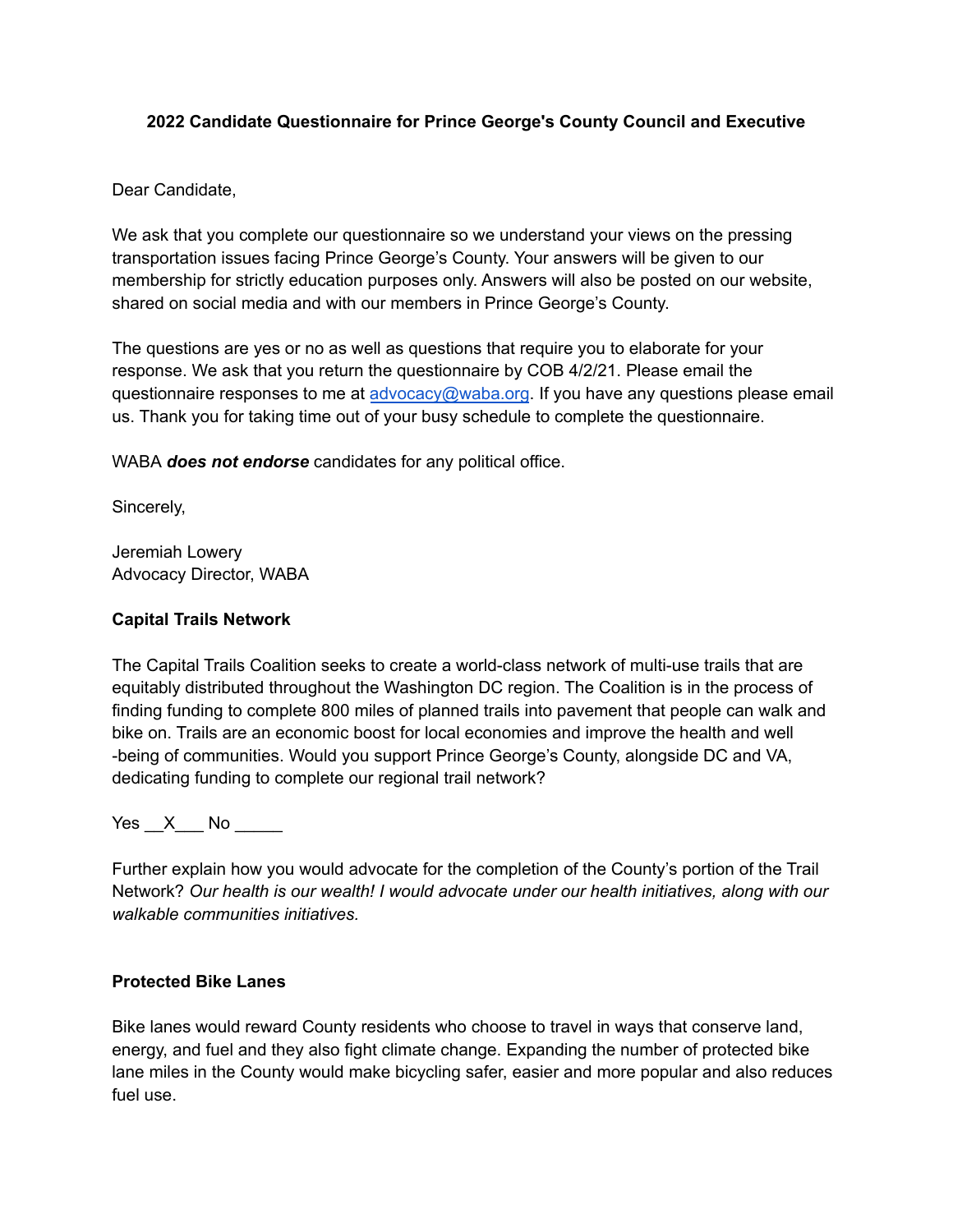Do you support increasing funding to expand biking infrastructure in your District?

Yes x No  $\overline{a}$ 

How will you ensure the expansion of off-street paths and protected bike lanes on major thoroughfares and connecting streets that are comfortable for people of all ages and abilities? *Although I support diversity of choices for our residence we must address the issue of safety on street, and drivers speeding and driving reckless. Expansion of lightening along our roads and more road and bike safety devices. I was recently hit by a moving vehicle on March 7th. I am thankful to be able to testify on my tragic experience as a pedestrian.*

## **Vision Zero**

Do you support implementation of the full Prince George's County Vision Zero Action Plan, and commit to making sure all action items are planned and implemented?

Yes X No

Do you support expanding funding for the infrastructure changes needed to slow traffic on your community's streets, and improve crosswalks and intersections to make them safer for people who are walking and using mobility assistive devices?

 $Yes \_\ X \_\$  No  $\_\_\_\$ 

#### **Engagement**

How will you work with your constituents to develop consensus infrastructure designs for your District that balances the community's desire for walkability, connectivity, open space and resiliency with vehicular traffic? *Keep them educated engaged and informed. Also connect with hands on experiences.*

#### **Upcoming Term**

If elected, what will be your signature legislation or priority that you will champion to improve traffic safety during your upcoming term? For better Pedestrian and Bike riders safety devices. Traffic slowing devices, better night lightening and even street lines that slightly glow for better night visibility. The legislation would be the kid in me who is asking every big brother or sister to help me feel safe as we thrive for safer streets and community.